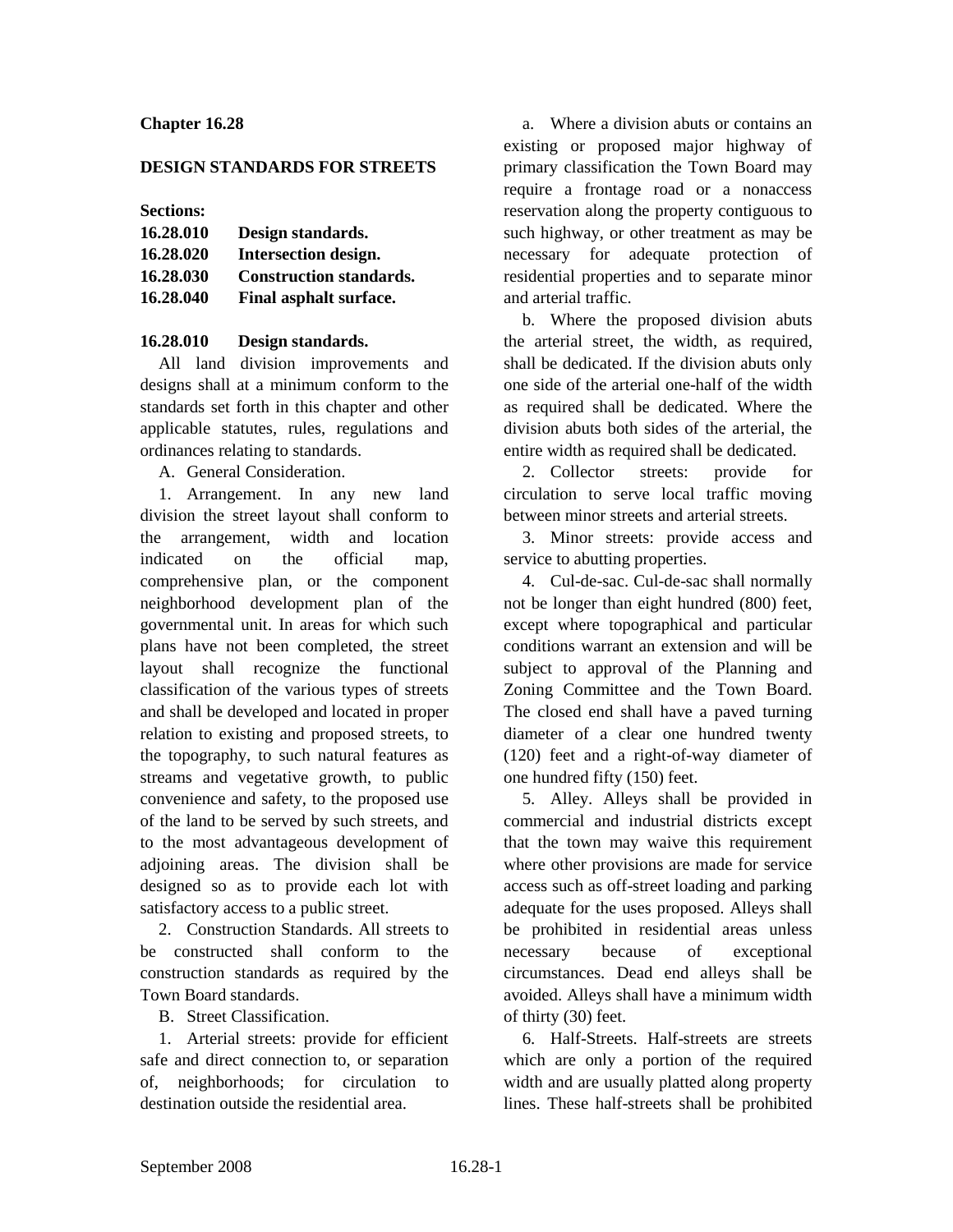except where it is deemed essential for reasonable development in conformity with the other requirements of these regulations and where the Town Board finds it will be practical to require the dedication of the other half when the adjoining property is subdivided the other half of the street shall be platted within such tract.

C. Width. The right-of-way of all streets shall be no less than sixty-six (66) feet. Pavement widths for minor streets shall be no less than two (2) eleven (11') foot paved driving lanes with five (5) foot stone shoulders on both sides of the pavement. Right-of-way and pavement widths for collectors and arterials will be as required by the Town Board.

D. Grades. The grades of arterial streets shall not exceed six (6) percent, collector streets shall not exceed eight percent, and minor streets shall not exceed twelve (12) percent, unless necessitated by exceptional topography and approved by the Town Board. In no instance shall street grades be less than three-quarters of one percent (0.75%). Vertical curves are required at any point where the algebraic difference between street grades is one (1) percent or greater. The minimum length of vertical curves shall be equal to twenty (20) times the algebraic difference between street grades.

E. Sight Distance. Proper sight distances must be provided with respect to both horizontal and vertical alignment as per Procedure 11-10-5 of the State of Wisconsin Facilities Development Manual.

F. Curves. When a continuous street centerline deflects at any one point by more than ten (10) degrees, a horizontal curve shall be introduced having a minimum centerline radius of curvature as follows: five hundred (500) feet for arterials; three hundred (300) feet for collectors and one hundred (100) feet for minor streets. A tangent shall be introduced between reverse

curves and shall be at least one hundred (100) feet long on collector streets.

G. Street Names. Street names shall be required for all proposed public streets and shall not duplicate or be confused with the name of an existing street within the town or the same zip code. Streets that are extensions, or that are proposed to be aligned with existing named streets, must bear the names of these streets. Street signs shall be required at all intersections. Their location and design shall be coordinated with the Town Highway Superintendent and the Town Engineer. (Ord. dated 6/13/96 (part): Ord. dated 7/27/95 § 10(1))

H. Drainage Facilities. Roadside drainage facilities must be designed to convey the storm water runoff from a twenty five (25) year reoccurrence level storm. Crossing culverts and driveway culverts must be a minimum of fifteen (15) inch diameter pipe, or as required by the Town Highway Superintendent or Town Engineer. Culverts shall be installed with at least sixteen (16) inches of cover from the top of the pipe to the finished road grade. Culvert material shall be galvanized steel or as required by the town highway superintendent or Town Engineer.

# **16.28.020 Intersection design.**

A. Streets shall intersect at right angles and not more than two streets shall intersect at one point.

B. Intersections must be approached on all sides by grades not to exceed four percent for a distance of at least fifty (50) feet in length unless exceptional topography prohibits these grades.

C. The minimum turning radius at an intersection shall not be less than forty (40) feet.

D. Vision triangles providing unobstructed views in both directions perpendicular to the line of sight shall be maintained at all intersections. Measured